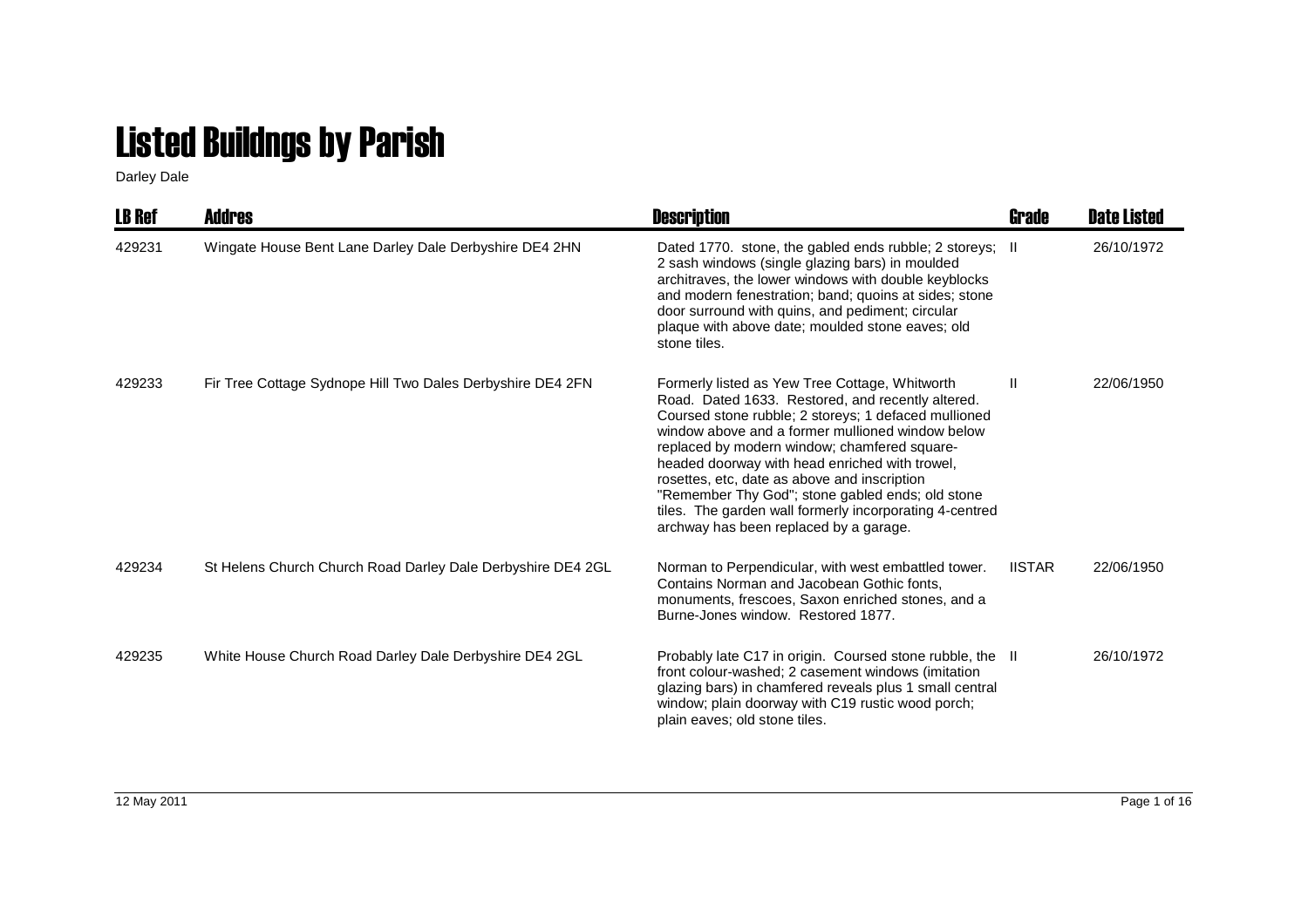| <b>LB Ref</b> | Addres                                                                 | <b>Description</b>                                                                                                                                                                                                                                                                                                                                                                                                                                                                                                                                                                                            | <b>Grade</b>  | <b>Date Listed</b> |
|---------------|------------------------------------------------------------------------|---------------------------------------------------------------------------------------------------------------------------------------------------------------------------------------------------------------------------------------------------------------------------------------------------------------------------------------------------------------------------------------------------------------------------------------------------------------------------------------------------------------------------------------------------------------------------------------------------------------|---------------|--------------------|
| 429236        | Rectory Farm Church Road Darley Dale Derbyshire DE4 2GL                | C17. A long 2-storeyed range now resembling a barn<br>but with evidence of former importance. Coursed<br>stone rubble; 1 2-light mullioned window above;<br>defaced moulded window reveal below: modern or<br>restored chamfered square-headed doorway; plain<br>gabled ends; modern tiles. 3 C17 enriched inscribed<br>stone panels set high up in the right-hand gabled<br>end.                                                                                                                                                                                                                             | $\mathbf{H}$  | 26/10/1972         |
| 429299        | Grouse Inn Dale Road North Darley Dale Derbyshire DE4 2FT              | Early C19. Stone; 2 storeys; 2 sash windows and a 3- II<br>light wood mullioned window at centre; moulded wood<br>doorcase, segmental fanlight and Tuscan portico<br>surmounted by a good wrought iron balustrade; plain<br>eaves; plain end gables and stone stacks; slates.                                                                                                                                                                                                                                                                                                                                 |               | 26/10/1972         |
| 429300        | Whitworth Hotel Station Road Darley Dale Matlock Derbyshire DE4<br>2EQ | Late C19. Stone; 2 storeys and attic. Advanced<br>gabled wings at sides, centre with a 3-light transomed<br>mullioned window in chamfered reveals and an open<br>porch below with tiled pentice roof and 2 plain<br>doorways. Wings each have a 5-light transomed<br>mullioned window in chamfered reveal, moulded sill<br>and head bands, the gables with kneelers and ball-<br>head finials. Central dormer with semi-circular<br>pediment; tall end stacks and end gables with<br>kneelers and ball-head finials; green Westmorland<br>slates. Tied with the Whitworth Institute and of similar<br>design. | $\mathbf{II}$ | 26/10/1972         |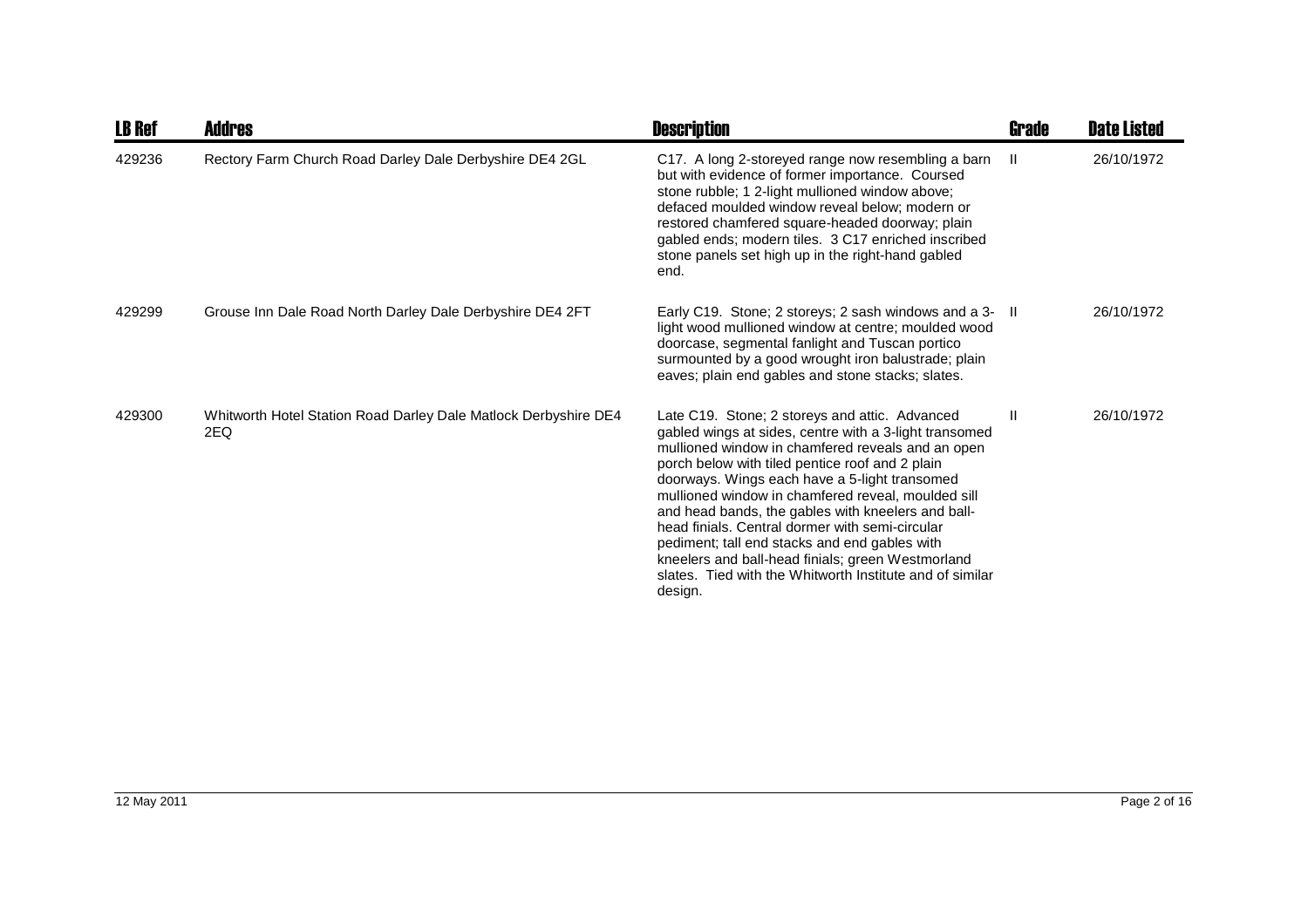| <b>LB Ref</b> | Addres                                                                     | <b>Description</b>                                                                                                                                                                                                                                                                                                                                                                                                                                                                                                                                                                                                                                                                                                                                                                                                                                                                                                                                                                                                                                                                                                                                                                                                                                 | <b>Grade</b> | <b>Date Listed</b> |
|---------------|----------------------------------------------------------------------------|----------------------------------------------------------------------------------------------------------------------------------------------------------------------------------------------------------------------------------------------------------------------------------------------------------------------------------------------------------------------------------------------------------------------------------------------------------------------------------------------------------------------------------------------------------------------------------------------------------------------------------------------------------------------------------------------------------------------------------------------------------------------------------------------------------------------------------------------------------------------------------------------------------------------------------------------------------------------------------------------------------------------------------------------------------------------------------------------------------------------------------------------------------------------------------------------------------------------------------------------------|--------------|--------------------|
| 429301        | Whitworth Institute Station Road Darley Dale Matlock Derbyshire DE4<br>2EQ | Late C19. Stone. Comprises 2 large blocks, that on<br>left of 2 lofty storeys having 5 transomed mullioned<br>windows, 3 breaking above eaves and gabled; arcade<br>of 5 arches to ground floor with transomed mullioned<br>windows and moulded doorway behind; moulded<br>bands; coped end gables with kneelers and ball-head<br>finials to all gables; tall clustered stacks; pinnacled<br>lantern; green Westmorland slates. On the left-hand<br>side a single-storeyed convex wing, forming link with<br>Whitworth Hotel, has an 8-light transomed mullioned<br>window, pilasters and open balustrade above cornice.<br>The Assembly Hall on right-hand side has 3 3-light<br>mullioned windows with gables above parapet;<br>moulded doorway to left surmounted by a 3-light<br>mullioned window and enriched panel; coped and<br>voluted end gables with side pilasters; ball-head finials<br>to all gables; raised lantern-light overall; green<br>Westmorland slates; advanced single-storeyed bay to<br>left with 2 6-light transomed mullioned windows,<br>pilasters, open balustrade above cornice and set-back<br>gable with ball-head finials and recessed enriched<br>panel. Tied with the Whitworth Hotel and of similar<br>design. | $\mathbf{I}$ | 26/10/1972         |
| 429302        | Mile Stone At Junction Of B5057 And Station Road Darley Dale<br>Derbyshire | Early C19. A painted cast iron plate with shaped top<br>and lettered "To London 146 miles; Bakewell 6m;<br>Matlock 4m".                                                                                                                                                                                                                                                                                                                                                                                                                                                                                                                                                                                                                                                                                                                                                                                                                                                                                                                                                                                                                                                                                                                            | Ш            | 26/10/1972         |
| 429303        | Mile Stone Outside Whitworth Hospital Bakewell Road Matlock<br>Derbyshire  | Early C19. Plain stone with angled faces lettered "To<br>London 145 miles: Bakewell 7m; Matlock 3m".                                                                                                                                                                                                                                                                                                                                                                                                                                                                                                                                                                                                                                                                                                                                                                                                                                                                                                                                                                                                                                                                                                                                               | - 11         | 26/10/1972         |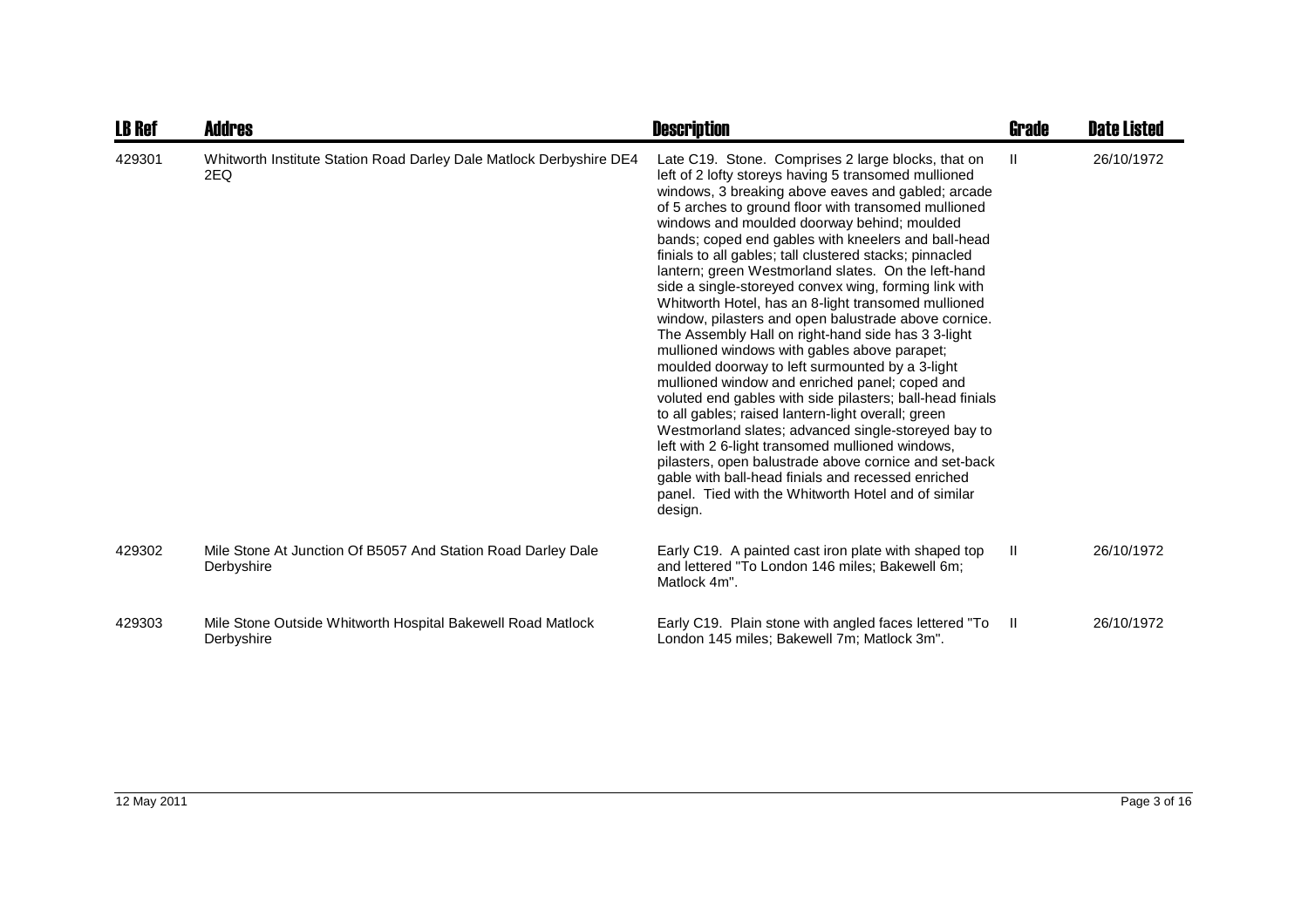| <b>LB Ref</b> | <b>Addres</b>                                                   | <b>Description</b>                                                                                                                                                                                                                                                                                                                                                                                                                                                                                                | Grade         | <b>Date Listed</b> |
|---------------|-----------------------------------------------------------------|-------------------------------------------------------------------------------------------------------------------------------------------------------------------------------------------------------------------------------------------------------------------------------------------------------------------------------------------------------------------------------------------------------------------------------------------------------------------------------------------------------------------|---------------|--------------------|
| 429368        | Holt House Lady Grove Road Two Dales Derbyshire DE4 2FG         | Formerly listed under Two Dales. Late C18. Ashlar;<br>3 storeys; 3 sash windows in moulded architraves;<br>lonic fluted pilasters at sides and defining centre-<br>piece; plain perron with railings leading to french-<br>windowed entrance on 2nd storey; recessed arched<br>entrance to basement; moulded cornice; parapet.                                                                                                                                                                                    | <b>IISTAR</b> | 22/06/1950         |
| 429501        | Darley Bridge Main Road Darley Bridge Derbyshire                | C15. 2 Pointed arches, each with 4 ribs, 3 rebuilt semi- IISTAR<br>circular arches. AM.                                                                                                                                                                                                                                                                                                                                                                                                                           |               | 22/06/1950         |
| 429650        | Darley Hall Nursing Home Park Lane Two Dales Derbyshire DE4 2FB | Late C18. A plain square mansion in extensive<br>grounds. Ashlar; 3 storeys; 3 sash windows and a 3-<br>light angular bay on right-hand side. Windows<br>generally with glazing bars, except those in the<br>facade, which has a Roman Doric porch. Parapet;<br>hipped slate roof.                                                                                                                                                                                                                                | Ш             | 15/06/1971         |
| 429651        | The Cottage Park Lane Two Dales Derbyshire DE4 2FB              | Formerly listed under Two Dales. Dated 1704. Stone; II<br>the facade restored; 2 storeys; 2 restored 3-light<br>mullioned windows above and below; 6-panel door in<br>chamfered square-headed reveal with later slight<br>dentilled cornice above; large moulded panel with<br>rosettes in spandrels about an ellipsis engraved with<br>initials and above date; moulded stone eaves; stone<br>gabled ends with kneelers; tiles: advanced gabled<br>wing at side, plain, with old stone tiles. Slates at<br>rear. |               | 22/06/1950         |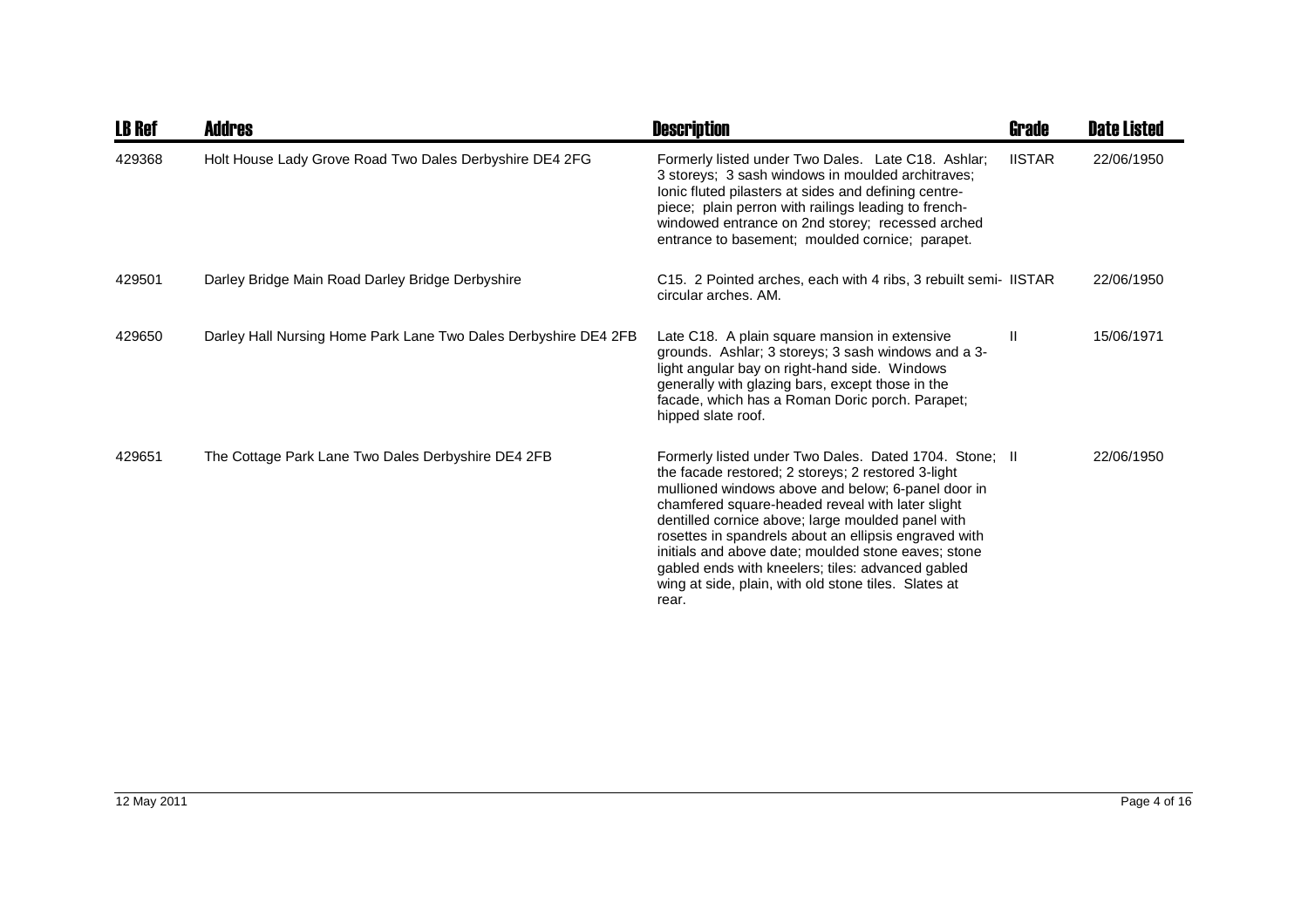| <b>LB Ref</b> | <b>Addres</b>                                                          | <b>Description</b>                                                                                                                                                                                                                                                                                                                                                                                                                                                                                                                               | <b>Grade</b> | <b>Date Listed</b> |
|---------------|------------------------------------------------------------------------|--------------------------------------------------------------------------------------------------------------------------------------------------------------------------------------------------------------------------------------------------------------------------------------------------------------------------------------------------------------------------------------------------------------------------------------------------------------------------------------------------------------------------------------------------|--------------|--------------------|
| 429805        | Railway Station Station Road Darley Dale Matlock Derbyshire DE4<br>2EQ | Circa 1849, coursed stone rubble with ashlar<br>dressings; single-storeyed; 2 3-light mullioned<br>windows and 2 arched doorways, all with hood moulds<br>contending overall as bands; 2 slightly advanced<br>gabled bays each having a tall 3-light mullioned<br>window with arched lights and hood moulds; dentilled<br>eaves; end gables with moulded copings and<br>kneelers; ball-head finials to all gables; stone stacks;<br>slates. No longer in use. Darleydale Station, building<br>on north platform and Station Houses form a group. | $\mathbf{I}$ | 26/10/1972         |
| 429806        | Railway Station Station Road Darley Dale Matlock Derbyshire DE4<br>2EQ | Circa 1849. Coursed stone rubble with ashlar<br>dressings; single-storeyed; 1 3-light mullioned window<br>and 2 arched doorways with fanlights, all with hood<br>moulds extending overall as bands; dentilled eaves;<br>end gables with moulded copings, kneelers and ball-<br>head finials; stone stack; slates. No longer in use.<br>Darleydale Station, building on north platform and<br>Station Houses form a group.                                                                                                                        | Ш            | 26/10/1972         |
| 429807        | Station House Station Road Darley Dale Matlock Derbyshire DE4 2EQ      | Circa 1849. Built by Joseph Paxton and originally a<br>pair of houses, later converted to one dwelling. Stone;<br>2 storeys; plain gable; 2 windows to ground floor with<br>semi-circular heads and a blocked doorway between.<br>South side has 4 windows fitted with modern<br>casements and 4 lowers with semi-circular heads, the<br>centrals of 2 lights; plain bold eaves; stone stacks;<br>slates. Darleydale Station, building on north platform<br>and Station Houses form a group.                                                     | $\mathbf{I}$ | 26/10/1972         |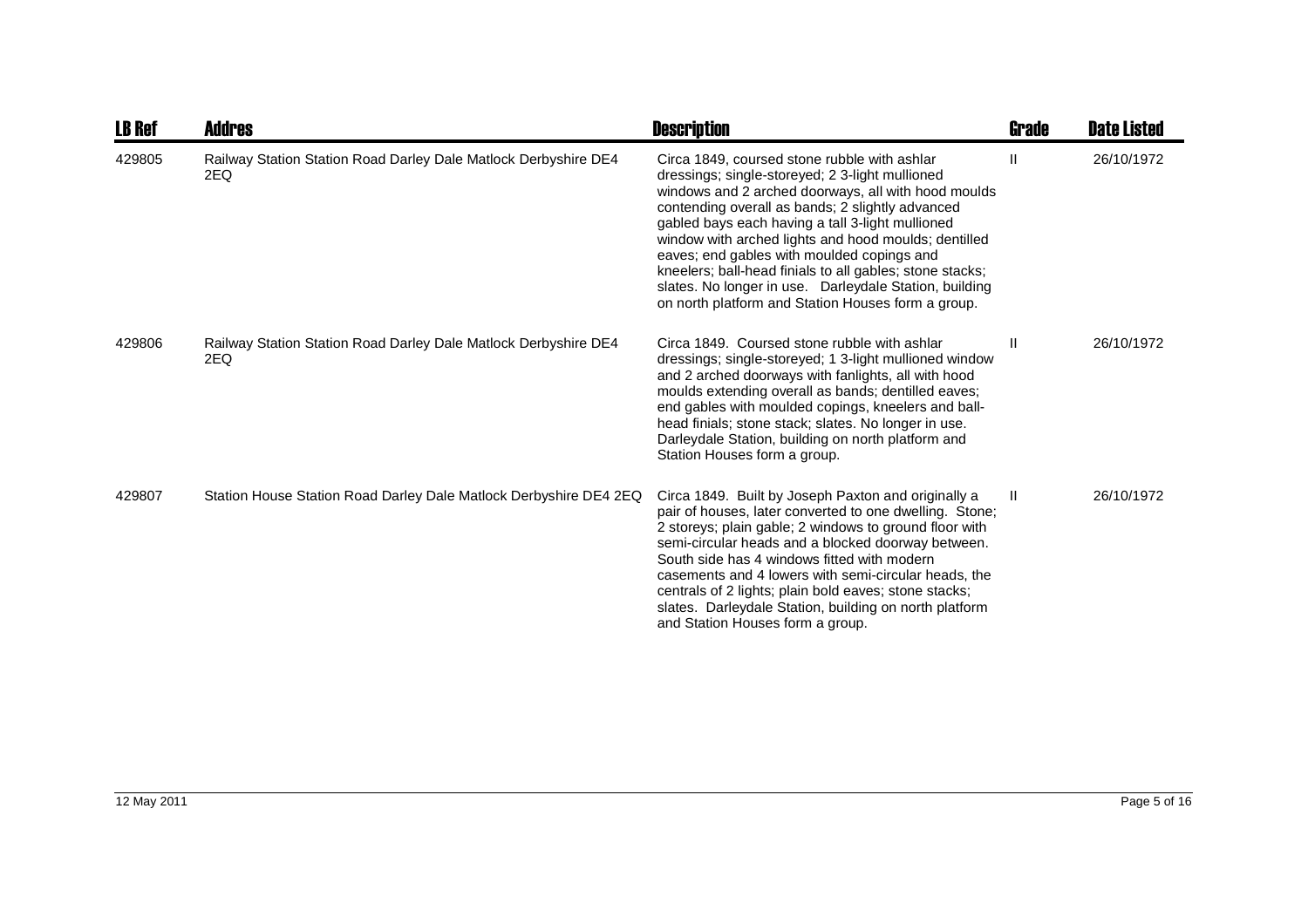| <b>LB Ref</b> | Addres                                                                   | <b>Description</b>                                                                                                                                                                                                                                                                                                                                                                                                                                                                                                                                                                        | <b>Grade</b>  | <b>Date Listed</b> |
|---------------|--------------------------------------------------------------------------|-------------------------------------------------------------------------------------------------------------------------------------------------------------------------------------------------------------------------------------------------------------------------------------------------------------------------------------------------------------------------------------------------------------------------------------------------------------------------------------------------------------------------------------------------------------------------------------------|---------------|--------------------|
| 429808        | Sydnope Hall Sydnope Hill Two Dales Derbyshire DE4 2FN                   | Formerly listed under Darley Dale. 1852 and earlier.<br>A remodelling of Tudor fabric. Ashlar; 2 storeys.<br>Generally Tudor in style, a long embattled range with<br>embattled and buttressed porch having an open<br>arched bay on each of 3 sides. 10 windows in square<br>hood moulds; 3-storeyed tower on right-hand side;<br>generally old stone tiles. The exterior appears to be<br>entirely of 1852 but has character. ? interior.                                                                                                                                               | $\mathbf{II}$ | 22/06/1950         |
| 429847        | Plough Inn Wheatley Road Two Dales Derbyshire DE4 2FF                    | Formerly listed under Two Dales. Dated 1755.<br>Ashlar; 2 storeys; 2 2-light plain mullioned windows<br>with modern sashes; recessed door in plain stone<br>surround with slight moulded cornice; panel engraved<br>with initials and above date; saddlebacked modern tile<br>roof with stone gabled ends and kneelers.                                                                                                                                                                                                                                                                   | Ш             | 22/06/1950         |
| 429848        | Stancliffe Hall Whitworth Road Darley Dale Matlock Derbyshire DE4<br>2HJ | Late C17 and later. A large irregular mansion with<br>extensive additions and alterations made 1879 by E M<br>Barry for Sir Joseph Whitworth. Ashlar; 2 storeys and<br>attics. The south facade has 9 windows in moulded<br>chamfered reveals, formerly mullioned and transomed;<br>3 coped gables with ball-head finials; moulded floor<br>bands; doorway with moulded, chamfered reveal and<br>carved plinth blocks; enriched rainwater head;<br>parapets. The returned side to west retains 2 2-light<br>mullioned transomed windows in moulded chamfered<br>reveals, above and below. | $\mathbf{H}$  | 26/10/1972         |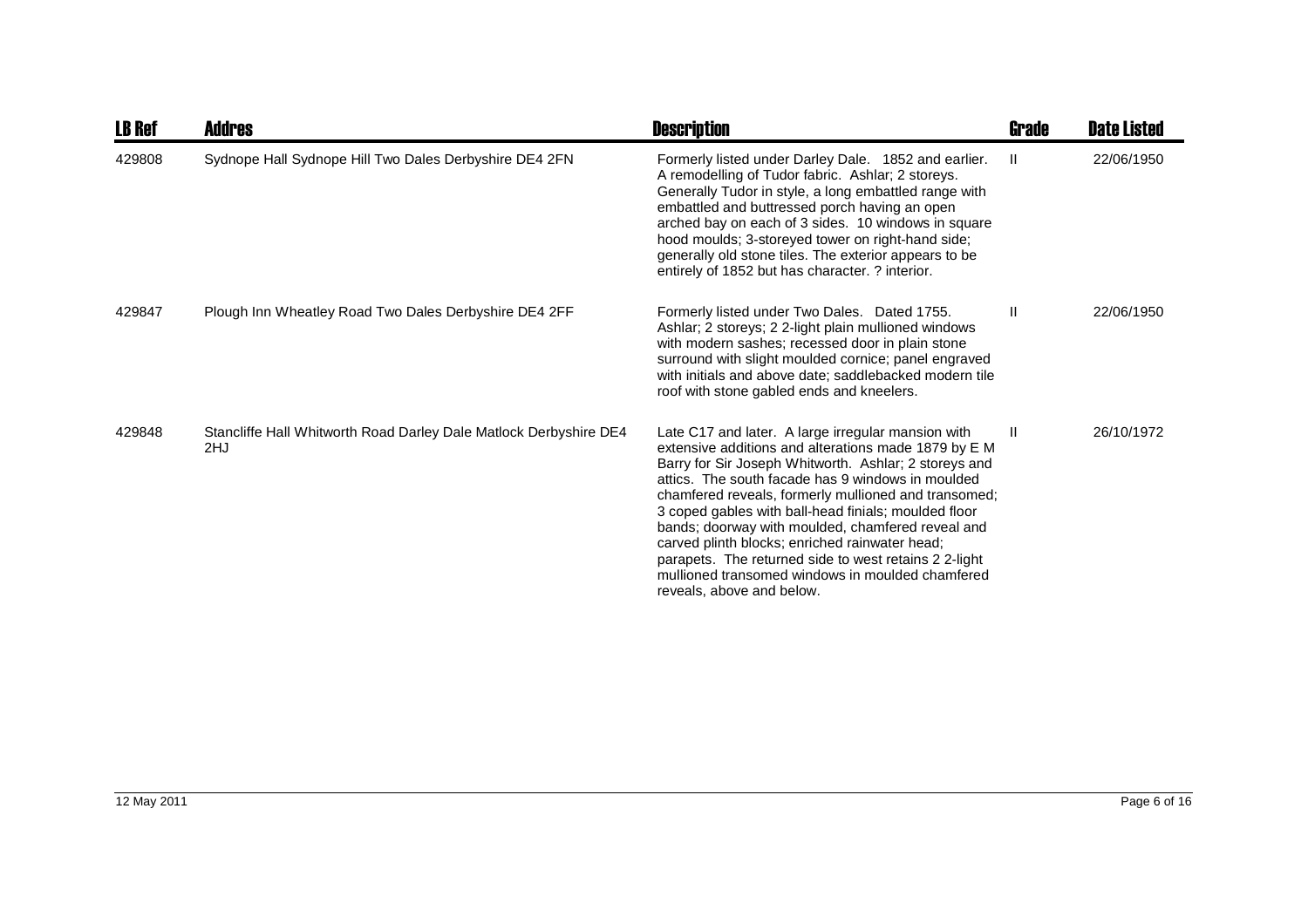| <b>LB Ref</b> | <b>Addres</b>                                                            | <b>Description</b>                                                                                                                                                                                                                                                                                                                                                                                                                                                                                                                                                                                                                                                                                                                                                                                                                                                                                                                                                                                                                                                                                                         | <b>Grade</b>  | <b>Date Listed</b> |
|---------------|--------------------------------------------------------------------------|----------------------------------------------------------------------------------------------------------------------------------------------------------------------------------------------------------------------------------------------------------------------------------------------------------------------------------------------------------------------------------------------------------------------------------------------------------------------------------------------------------------------------------------------------------------------------------------------------------------------------------------------------------------------------------------------------------------------------------------------------------------------------------------------------------------------------------------------------------------------------------------------------------------------------------------------------------------------------------------------------------------------------------------------------------------------------------------------------------------------------|---------------|--------------------|
| 429859        | Square And Compass Main Road Darley Bridge Matlock Derbyshire<br>DE4 2EQ | '1735 RC'. Date in door lintel but PH made up of 4<br>adjoining sections, each with different roof height,<br>forming 1 long building. Situated on corner facing<br>Darley Bridge (q.v.). Coursed stone, east-end with<br>quoins; welsh slate roof. Each section has end<br>chimneys. 2 storeys. .8 windows, a mixture of sashes<br>and Casements, some retaining glazing bars. Loft<br>door at centre 1st floor. Western section has door with<br>massive stone surround and date as above, 2 centre<br>sections each have segmental arched way in<br>entrance: the Western one now contains a window;<br>eastern one has opposite double doors and stone<br>flagged floor between, and further east is another<br>house door with massive stone surround. Eaves line of<br>2 eastern sections appears to have been raised.<br>Parish boundary post attached to front of inn. Built in<br>stone seats to front of eastern cottage. Buildings is<br>also of interest in that it was connected with the growth<br>of the lead mining industry. The name derives from<br>the survey of one of the soughs draining the mines. | $\mathbf{II}$ | 03/10/1979         |
| 429860        | West Lodge Dale Road North Darley Dale Derbyshire DE4 2FT                | Probably Circa 1872 by T R Smith or 1879 by E M<br>Barry. Lodge to Stancliffe Hall in Francois I style.<br>Ashlar with very steeply pitched slate roof with hipped<br>and resin conical ends, with pinnacles. Moulded stone<br>eaves cornice with dentils. Stringcourse and first floor<br>cill course. Two storeys and attic. 3:1 bay front, left<br>hand semi-circular projection. One, two and three-<br>light windows with plain stone architraves and sashes.<br>Arcaded frieze below left hand windows. Dormers<br>have semi-circular moulded stone architraves with<br>finials. Large ashlar stack the end shafts have lattice<br>patterns. Large stone porch on left hand return with<br>panelled sides, massive corner piers with pediments<br>and arched doorway. Stancliffe Hall to the north is of<br>C17 origin with work by T.R Smith and E M Barry.                                                                                                                                                                                                                                                         | $\mathbf{H}$  | 02/12/1980         |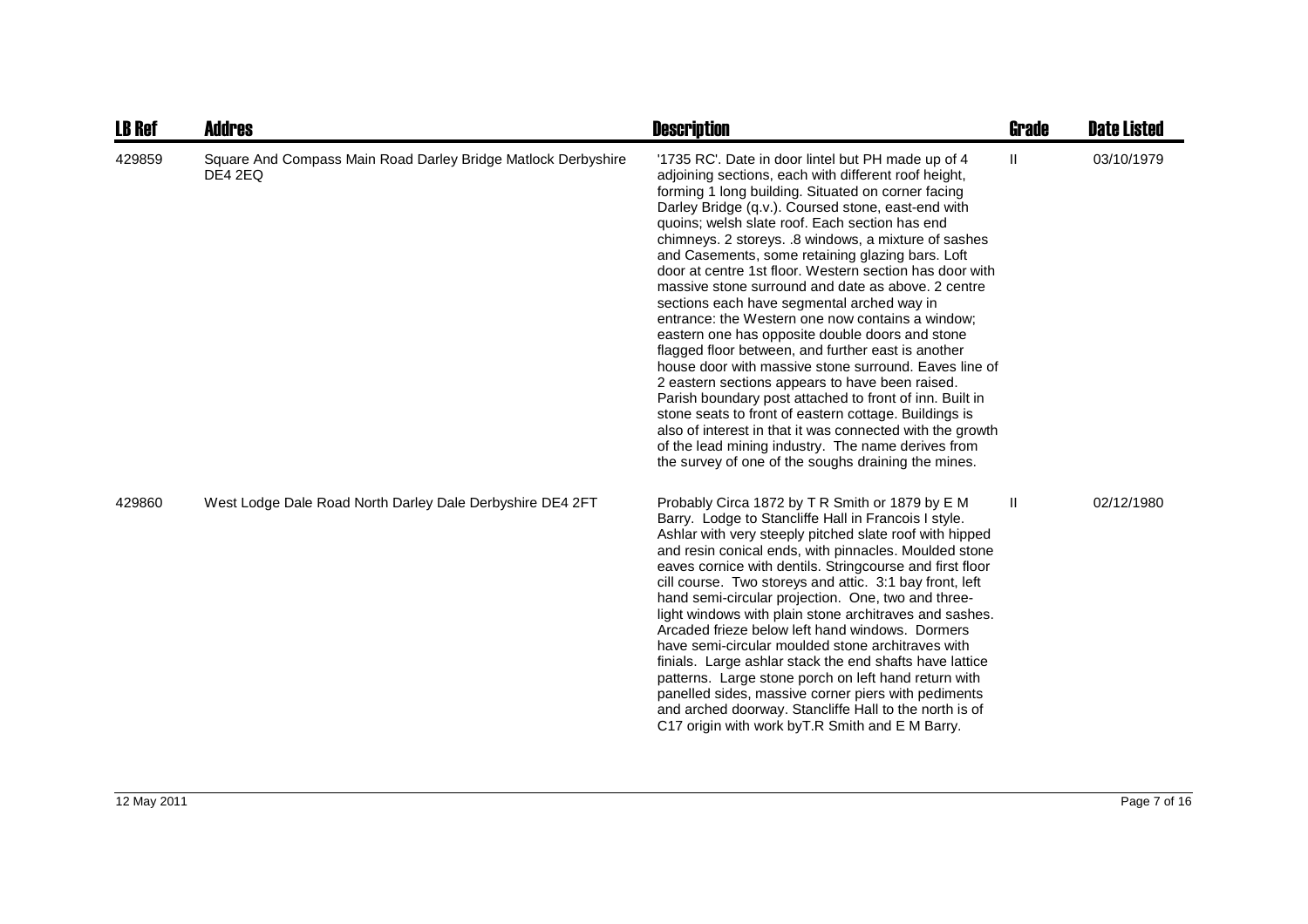| <b>LB Ref</b> | <b>Addres</b>                                           | <b>Description</b>                                                                                                                                                                                                                                                                                                                                                                                                                                                                                                                                                                                                                                                                                                                                                                                                                                                                          | <b>Grade</b> | <b>Date Listed</b> |
|---------------|---------------------------------------------------------|---------------------------------------------------------------------------------------------------------------------------------------------------------------------------------------------------------------------------------------------------------------------------------------------------------------------------------------------------------------------------------------------------------------------------------------------------------------------------------------------------------------------------------------------------------------------------------------------------------------------------------------------------------------------------------------------------------------------------------------------------------------------------------------------------------------------------------------------------------------------------------------------|--------------|--------------------|
| 490115        | Highlands Whitworth Road Darley Dale Derbyshire DE4 2HJ | Formerly listed as: Garden boundary walls to Former<br>Whitworth Estate garden on Whitworth Road, Froggs<br>Hill and Bent Lane, including VR Post Box to<br>SW.<br>Garden boundary walls.<br>Circa 1870s; possibly by 1872 by T. Roger Smith or<br>1879 by E. M. Barry, who both remodelled Stancliffe<br>Hall for Sir Joseph Whitworth, industrialist; said to be<br>dated 1883 at eastern end. Derbyshire grit stone,<br>dressed, coursed and rock-faced, with saddle-back<br>coping also rock-faced. Curved corners and at<br>entrance the walls sweep up to rock-faced grit stone<br>piers with caps. At the north end the wall is lower and<br>formerly supported iron railings, now missing. VR post<br>box is set into the south west corner. Together with the<br>east garden boundary wall of Stancliffe Hall these<br>walls are a most conspicuous feature of Darley<br>Hillside. | H.           | 04/03/2003         |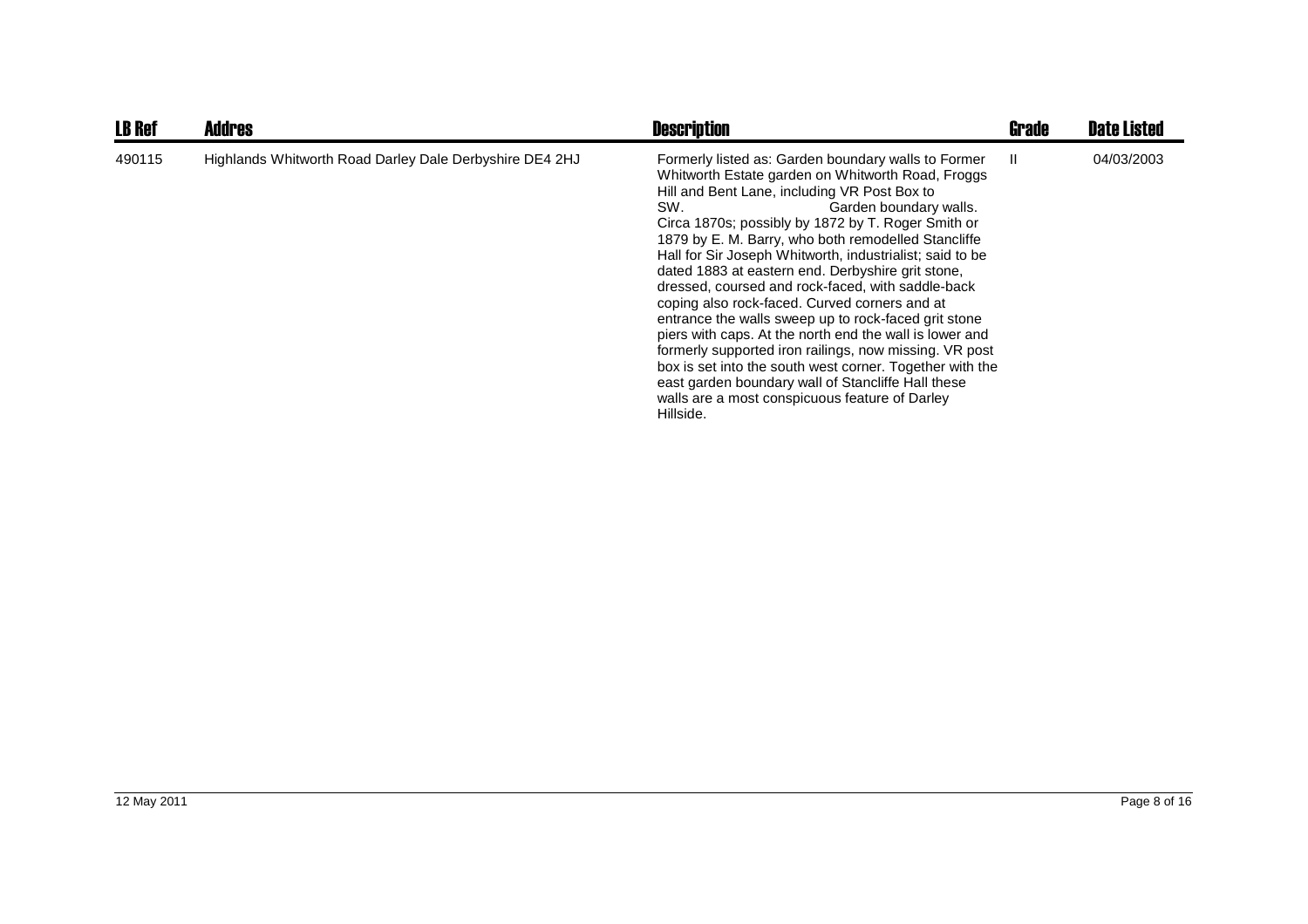| <b>LB Ref</b> | <b>Addres</b>                                     | <b>Description</b>                                                                                                                                                                                                                                                                                                                                                                                                                                                                                                                                                                                                                                                                                                                                                                                                                                                                                                                                                                                                                                                                                                                                                                                                                                                                                                                                                                                                                                                                                                                                                                                                                                                                                                                                                                                                              | <b>Grade</b>  | <b>Date Listed</b> |
|---------------|---------------------------------------------------|---------------------------------------------------------------------------------------------------------------------------------------------------------------------------------------------------------------------------------------------------------------------------------------------------------------------------------------------------------------------------------------------------------------------------------------------------------------------------------------------------------------------------------------------------------------------------------------------------------------------------------------------------------------------------------------------------------------------------------------------------------------------------------------------------------------------------------------------------------------------------------------------------------------------------------------------------------------------------------------------------------------------------------------------------------------------------------------------------------------------------------------------------------------------------------------------------------------------------------------------------------------------------------------------------------------------------------------------------------------------------------------------------------------------------------------------------------------------------------------------------------------------------------------------------------------------------------------------------------------------------------------------------------------------------------------------------------------------------------------------------------------------------------------------------------------------------------|---------------|--------------------|
| 492361        | Farley Farm Farley Lane Farley Derbyshire DE4 5LR | Former cottage with attached barn and pigsties, at<br>Farley Farm Former cottage with attached barn and<br>pigsties, now vacant. Early C18 with C19 alterations.<br>Dressed stone with ashlar dressings. Welsh slate roof<br>with central stack. Two-cell plan with lobby entrance.<br>Two storey. Flush ashlar quoins, first floor band,<br>moulded ashlar kneelers and raised coped gables.<br>Two light, ashlar chamfered mullioned windows<br>throughout. Main, southwest front, symmetrical,<br>central doorway with flush aslar lintel topped with<br>projecting moulded cornice. Flanked on either side by<br>single mullioned windows. Above a central oval<br>window (now blocked) flanked on either side by single<br>mullioned windows. Right return has single mullioned<br>window on both floors. Rear facade has central<br>mullioned stair window and similar blocked window to<br>right. Left return masked by attached C19 barn.<br>Coursed rubble stone with Welsh slate roof. Main front<br>has blocked doorway to left. Left return has single<br>central opening on ground floor with two light wooden<br>casement above. Pigsties attached to left, late C18.<br>Coursed rubble with single pitched lean-to stone slate<br>roof. Main front has a pair of central openings to each<br>sty. INTERIOR. Ground floor has two rooms each with<br>an original stone fireplace. Stone half spiral staircase<br>behind the stack. Left room retains spine beam and<br>joists. Small C19 fireplace on upper floor. Roof<br>structure has original oak purlins and rafters to lower<br>half of roof. Upper rafters replaced late C19. A fine<br>quality traditional stone farmhouse of the early C18,<br>which survives well retaining its original plan form and<br>most of its external architectural detailing. | $\mathbf{II}$ | 28/09/2004         |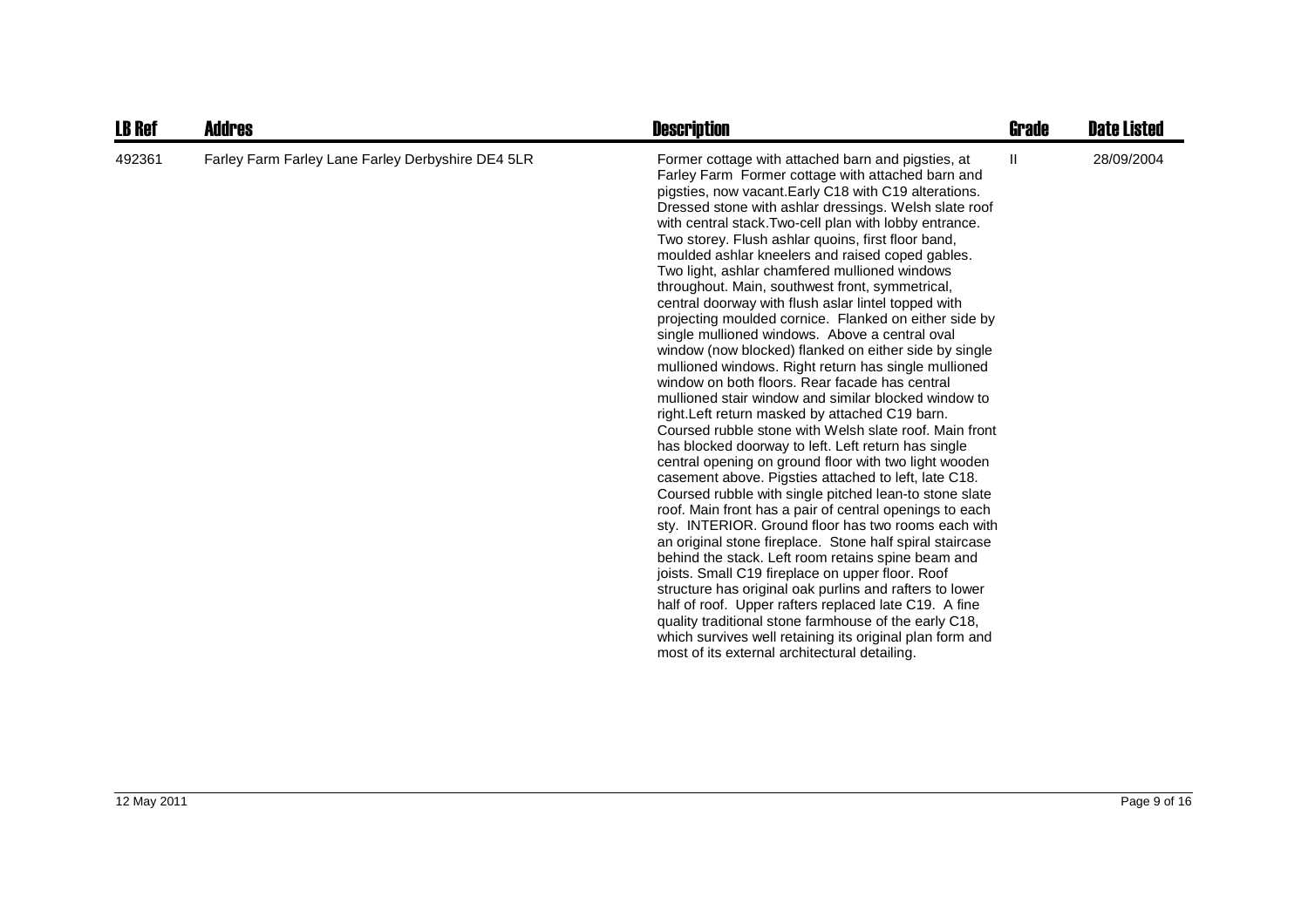| <b>LB Ref</b> | <b>Addres</b>                                                 | <b>Description</b>                                                                                                                                                                                                                                                                                                                                                                                                                                                                                                               | <b>Grade</b> | <b>Date Listed</b> |
|---------------|---------------------------------------------------------------|----------------------------------------------------------------------------------------------------------------------------------------------------------------------------------------------------------------------------------------------------------------------------------------------------------------------------------------------------------------------------------------------------------------------------------------------------------------------------------------------------------------------------------|--------------|--------------------|
| 492891        | Stancliffe Hall Whitworth Road Darley Dale Derbyshire DE4 2HJ | Garden boundary walls. Circa 1870s; possibly 1872<br>by T. Roger Smith or 1879 by E. M. Barry, who both<br>remodelled Stanciffe Hall for Sir Joseph Whitworth,<br>industrialist. Derbyshire grit stone, dressed, coursed<br>and rock-faced, with saddle-back coping also rock-<br>faced. At drive entrance the walls sweep up to<br>monolithic grit stone gate-piers with caps. Together<br>with the garden boundary walls opposite these walls<br>are a most conspicuous feature of Darley Hillside.<br>Listed for Group Value. | Ш            | 04/03/2003         |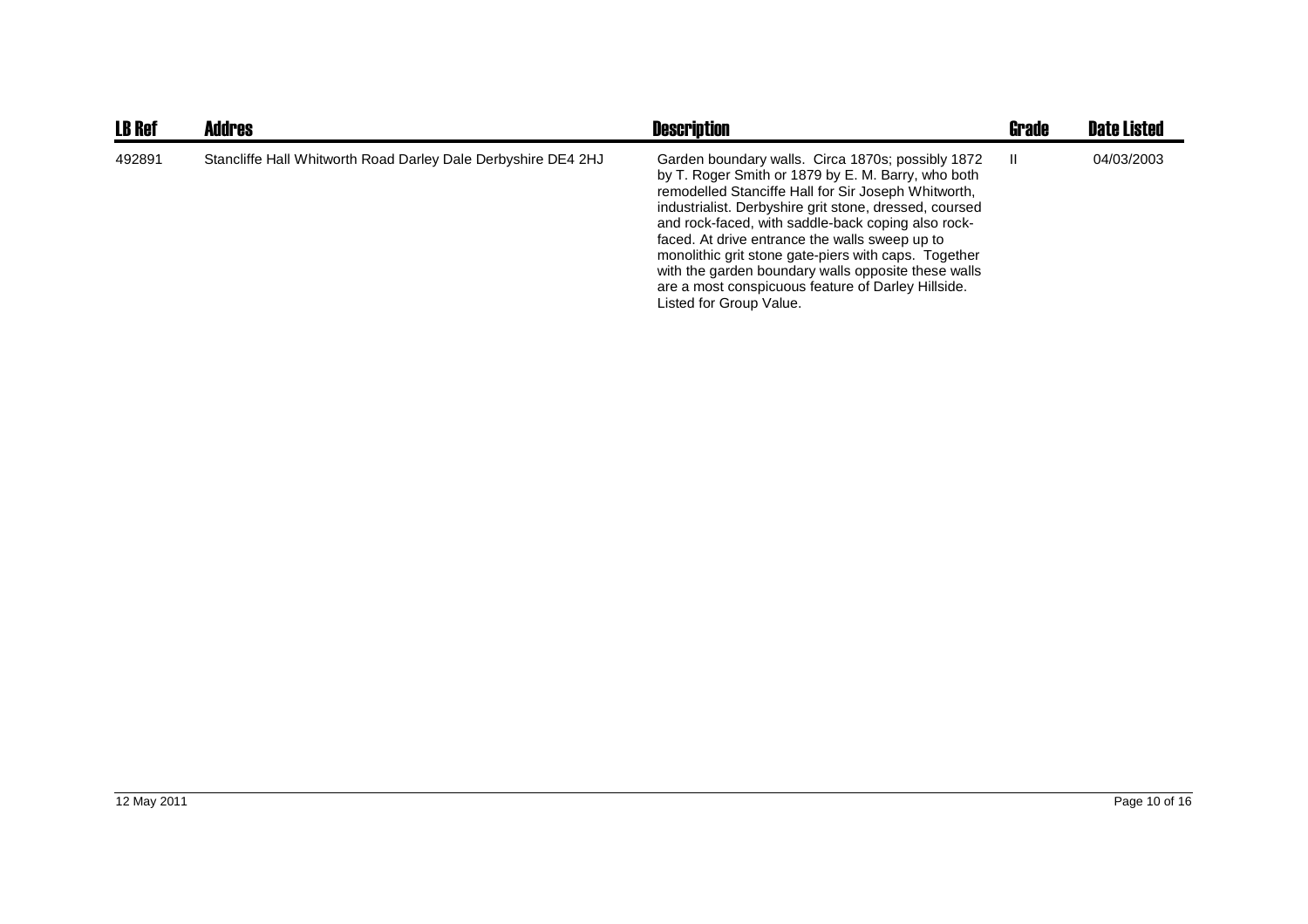| <b>LB Ref</b> | <b>Addres</b>                                                                      | <b>Description</b>                                                                                                                                                                                                                                                                                                                                                                                                                                                                                                                                                                                                                                                                                                                                                                                                                                                                                                                                                                                                                                                                                                                                                                                                                                                                                                                                                                                                                                                                                                                                                                                                                                                                                                                                                                                                                                                                                                                                                                                                                                                                                                                                                                                          | <b>Grade</b> | <b>Date Listed</b> |
|---------------|------------------------------------------------------------------------------------|-------------------------------------------------------------------------------------------------------------------------------------------------------------------------------------------------------------------------------------------------------------------------------------------------------------------------------------------------------------------------------------------------------------------------------------------------------------------------------------------------------------------------------------------------------------------------------------------------------------------------------------------------------------------------------------------------------------------------------------------------------------------------------------------------------------------------------------------------------------------------------------------------------------------------------------------------------------------------------------------------------------------------------------------------------------------------------------------------------------------------------------------------------------------------------------------------------------------------------------------------------------------------------------------------------------------------------------------------------------------------------------------------------------------------------------------------------------------------------------------------------------------------------------------------------------------------------------------------------------------------------------------------------------------------------------------------------------------------------------------------------------------------------------------------------------------------------------------------------------------------------------------------------------------------------------------------------------------------------------------------------------------------------------------------------------------------------------------------------------------------------------------------------------------------------------------------------------|--------------|--------------------|
| 504708        | Boundary Walls To Former Whitworth Estate Whitworth Road Darley<br>Dale Derbyshire | Estate boundary wall, gate piers and horse trough with II<br>integral enclosure. Circa 1870s and later C19 to the<br>designs of T. Roger Smith and E.M Barry as part of<br>development of the Stancliffe Hall Estate for Sir<br>Joseph Whitworth, industrialist. MATERIALS:<br>Regularly coursed squared rock-faced grit-stone with<br>saddleback copings, incorporating monolithic gate<br>piers. DESCRIPTION: The wall varies in height at<br>various locations and commences adjacent to the 3<br>gate piers at the entrance to the Stancliffe Hall Estate<br>on Whitworth Road at map reference SK268635 and<br>extends south-westwards to the junction of Whitworth<br>Road and Dale Road North (A6). It then continues<br>north-west along the road frontage to the former<br>estate, up to the entrance gateway to West Lodge<br>(q.v.) and then extends further north-west, terminating<br>at map reference SK264638. Within the tallest section<br>of walling, to the north-west of the entrance to West<br>Lodge, is sited a horse-trough set within a tall arch-<br>headed recess, the arch voussoirs and keystone with<br>rock-faced rustication. At the head of the arch is a<br>massive ashlar semi-circular cresting. The wall forms<br>a group with West Lodge (q.v.) and is part of the<br>extensive network of estate boundary walling at<br>Stancliffe Hall, including those sections and gate piers<br>to the east of Stancliffe Hall (q.v.) and the Garden<br>Boundary Walls to the former Estate Gardens on<br>Whitworth Road, Foggs Hill and Bent Lane, including<br>VR post box to SW (q.v.). HISTORY: It is thought that<br>the construction of the boundary walls at Stancliffe<br>Hall coincided with the remodelling of the Hall by<br>T. Roger Smith from 1872, or from 1879 when<br>E.M.Barry worked on the house. REASONS FOR<br>DESIGNATION DECISION: The section of boundary<br>wall to the former Stancliffe Hall Estate at Darley Dale,<br>Derbyshire is listed for the following principal<br>reasons:- - The section of wall forms part of an estate<br>boundary, parts of which are already listed; - It is the<br>tallet, most prominent and most carefully detailed |              | 25/03/2008         |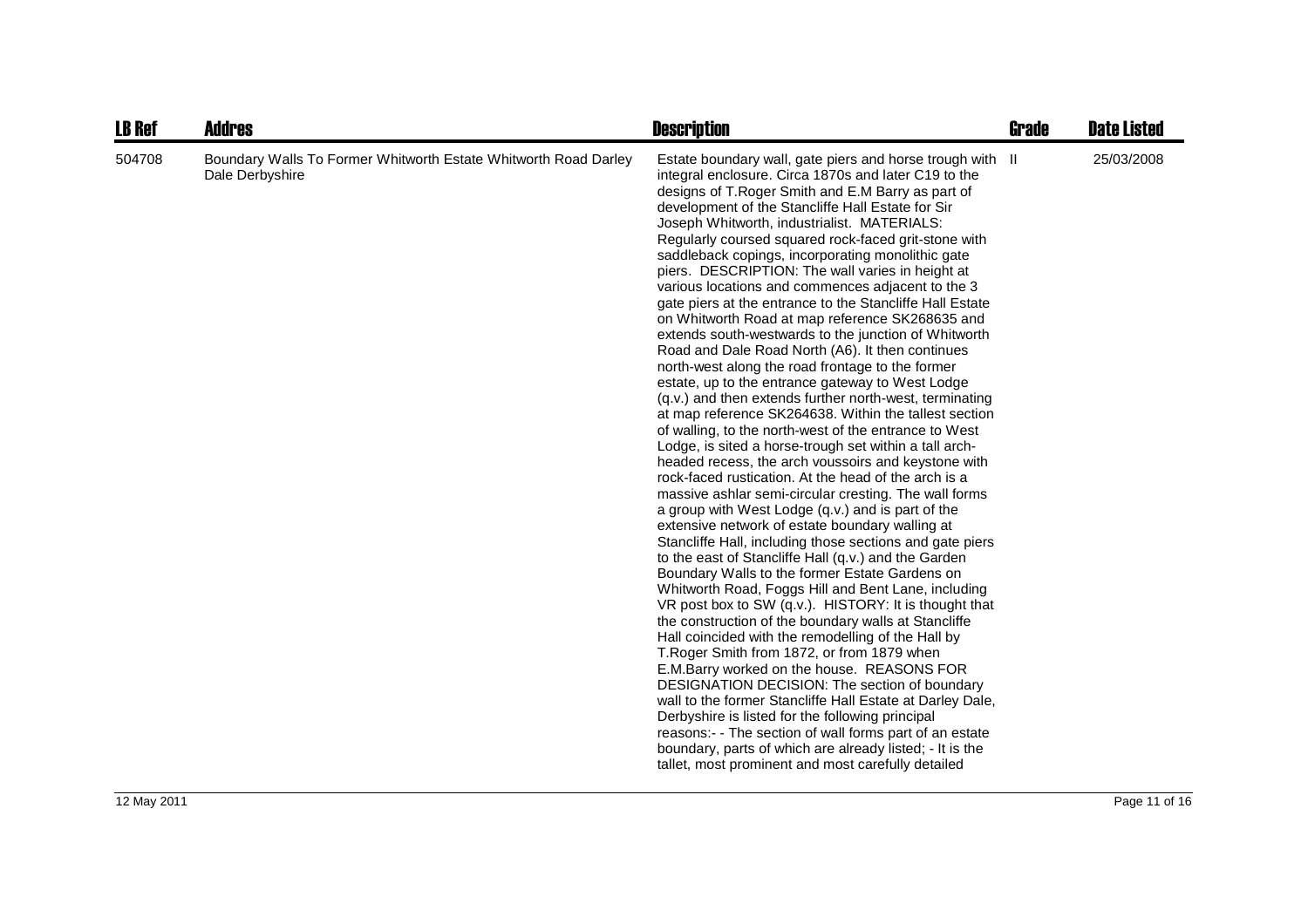| <b>LB Ref</b> | <b>Addres</b> | <b>Description</b>                                                                                                                                                                                                                                                                                                                                                                                                                                                                                                                                                                                                                                                                                                                                                                                                                                                             | <b>Grade</b> | <b>Date Listed</b> |
|---------------|---------------|--------------------------------------------------------------------------------------------------------------------------------------------------------------------------------------------------------------------------------------------------------------------------------------------------------------------------------------------------------------------------------------------------------------------------------------------------------------------------------------------------------------------------------------------------------------------------------------------------------------------------------------------------------------------------------------------------------------------------------------------------------------------------------------------------------------------------------------------------------------------------------|--------------|--------------------|
|               |               | section of the boundary wall and incorporates other<br>features of architectural interest including gate piers,<br>ramped changes in height and a horse trough set<br>within an elaborate arched recess; - The wall forms<br>part of an ensemble of related listed structures<br>associated with the Stancliffe Hall Estate as developed<br>by Sir Joseph Whitworth to the designs of T.Roger<br>Smith and the eminent architect, E.M.Barry; -The wall<br>forms an impressive and consistently high quality<br>presence on the A6 frontage to the estate and<br>contributes to the setting of the listed West Lodge and<br>its entrance gateway; - The wall is strongly<br>representative of the long established masonry<br>traditions of a nationally important quarrying and stone<br>working district of Derbyshire, and is built from<br>material won and worked locally. |              |                    |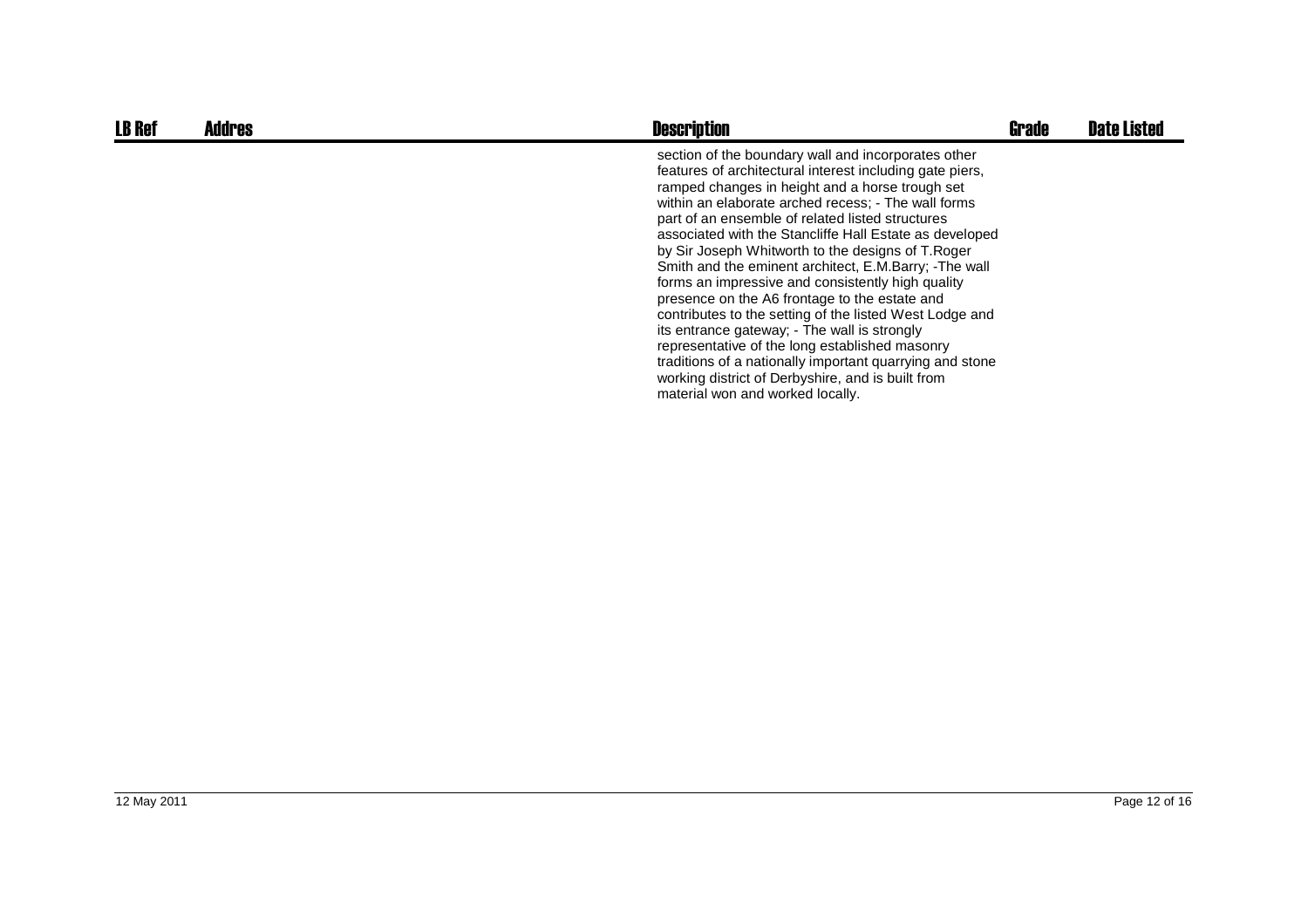| <b>LB Ref</b> | <b>Addres</b>                                                                  | <b>Description</b>                                                                                                                                                                                                                                                                                                                                                                                                                                                                                                                                                                                                                                                                                                                                                                                                                                                                                                                                                                                                                                                                                                                                                                                                                                                                                                                                                                                                                                                                                                                                                                                                                                                                                                                                                                                                                                                                                                                                                                                                                                                                                                                                                                                           | Grade | <b>Date Listed</b> |
|---------------|--------------------------------------------------------------------------------|--------------------------------------------------------------------------------------------------------------------------------------------------------------------------------------------------------------------------------------------------------------------------------------------------------------------------------------------------------------------------------------------------------------------------------------------------------------------------------------------------------------------------------------------------------------------------------------------------------------------------------------------------------------------------------------------------------------------------------------------------------------------------------------------------------------------------------------------------------------------------------------------------------------------------------------------------------------------------------------------------------------------------------------------------------------------------------------------------------------------------------------------------------------------------------------------------------------------------------------------------------------------------------------------------------------------------------------------------------------------------------------------------------------------------------------------------------------------------------------------------------------------------------------------------------------------------------------------------------------------------------------------------------------------------------------------------------------------------------------------------------------------------------------------------------------------------------------------------------------------------------------------------------------------------------------------------------------------------------------------------------------------------------------------------------------------------------------------------------------------------------------------------------------------------------------------------------------|-------|--------------------|
| 506024        | Darley Dale Primary School Greenaway Lane Hackney Derbyshire<br><b>DE4 2QB</b> | MATERIALS: Gritstone rubble, brought to courses with II<br>ashlar quoins and dressings. Mansard roofs, with<br>Westmorland slates and plain clay tiles used for the<br>upper and lower parts of the roof slopes respectively.<br>Added timber and part-glazed screen and doors to<br>rear (playground) elevation. PLAN: Linear plan with<br>original open verandah corridor to rear elevation, now<br>enclosed. EXTERIOR: The front (south-east)<br>elevation is a symmetrical composition of 6 single<br>storey bays and a 2-storey central bay. The two<br>outermost bays form pavilion- like ends to the linear<br>building and together with the central bay have half-<br>hipped mansard roofs. The 4 intermediate bays have<br>full height multi-paned 9-light mullioned and<br>transomed timber window frames set beneath 'cat-<br>slide' extensions to the slated upper roof slope, and<br>between them are sections of the steeper tiled lower<br>roof slope which extend to the bottom eaves level. The<br>windows to the gabled end bays are of a similar<br>design and all have 3 shallow bottom lights of inward-<br>opening 'hopper' type. The rear elevation has a long<br>mansard roof with a series of low, tapered stone ridge<br>chimneys, and a central bay with a pair of 2-light flat<br>roofed dormer windows at upper eaves level. The 4<br>inner flanking bays each has a wide 4-light high level<br>window set below a shallow projection from the upper<br>roof slope. The pavilion end bays are slightly<br>advanced and their gables have window frames which<br>match those to their front walls. Between the<br>projecting end bays is the formerly open verandah<br>corridor, its braced arcade posts set upon tall<br>padstones and its arcade plates are enclosed by a<br>C20 screen wall of half-glazed and solid panels<br>incorporating pairs of doors. INTERIOR: The interior<br>is comprised of 6 classrooms linked by the enclosed<br>verandah corridor. The end classrooms are larger than<br>the 4 in-line classrooms, and that to the south-west<br>end is used as the school hall. Each of the classrooms<br>has a chimney breast and hearth, some now infilled. |       | 03/03/2009         |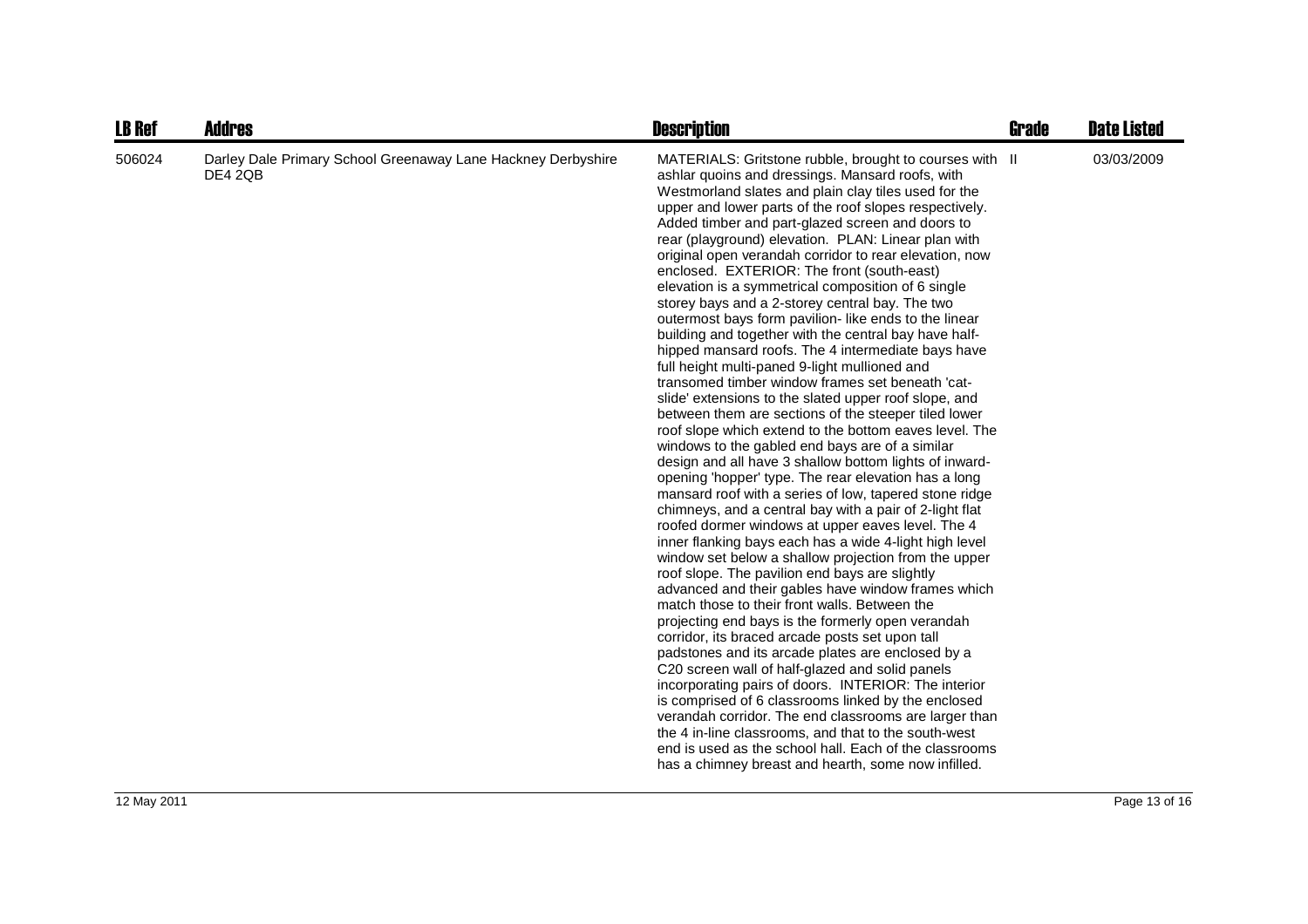| <b>LB Ref</b> | <b>Addres</b> | <b>Description</b>                                                                                                                                                                                                                                                                                                                                                                                                                                                                                                                                                                                                                                                                                                                                                                                                                                                                                                                                                                                                                                                                                                                                                                                                                                                                                                                                                                                                                                                                                                                                                                                                                                                                                                                                                                                                                                                                                                                                                                                                                                                                                                                                                                                 | <b>Grade</b> | <b>Date Listed</b> |
|---------------|---------------|----------------------------------------------------------------------------------------------------------------------------------------------------------------------------------------------------------------------------------------------------------------------------------------------------------------------------------------------------------------------------------------------------------------------------------------------------------------------------------------------------------------------------------------------------------------------------------------------------------------------------------------------------------------------------------------------------------------------------------------------------------------------------------------------------------------------------------------------------------------------------------------------------------------------------------------------------------------------------------------------------------------------------------------------------------------------------------------------------------------------------------------------------------------------------------------------------------------------------------------------------------------------------------------------------------------------------------------------------------------------------------------------------------------------------------------------------------------------------------------------------------------------------------------------------------------------------------------------------------------------------------------------------------------------------------------------------------------------------------------------------------------------------------------------------------------------------------------------------------------------------------------------------------------------------------------------------------------------------------------------------------------------------------------------------------------------------------------------------------------------------------------------------------------------------------------------------|--------------|--------------------|
|               |               | The central 2-storey bay has cloakrooms and C20<br>toilets at ground floor level, and a staff room and head<br>teacher's study at first floor level, accessed by means<br>of an enclosed stair. Original interior joinery, including<br>built-in cupboard doors survive, together with some<br>wooden floor coverings. HISTORY: The Darley Dale<br>Infants School was designed by the architect George<br>Widdows (1871-1946) and was completed in 1911. It<br>was one of a large number of new Elementary schools<br>built to Widdows' designs by the County Council to<br>provide school facilities in a county which experienced<br>the greatest increase in population of any part of the<br>country in the 1890's, and particularly in the coal<br>mining and textile manufacturing communities in the<br>east of the county. Widdows had come to Derbyshire<br>in 1897 as Chief Architectural Assistant to Derby<br>Corporation. In 1904, shortly after the responsibility for<br>schools had passed to the County Council as a<br>consequence of the 1902 Education Act, Widdows<br>was appointed as architect to Derbyshire County<br>Council's Education Committee. In 1910 he was<br>appointed Chief Architect to the County Council,<br>though schools remained his predominant concern.<br>He retired in 1936, having designed an estimated sixty<br>Elementary and seventeen Secondary schools.<br>Widdows' work was in the forefront of the movement<br>to provide schools in which standards of hygiene and<br>educational provision were both considered to be of<br>high importance. Legislation by the Board of Health in<br>1907 required that regular medical inspections of<br>schools be carried out. His designs emphasised the<br>need for high levels of natural daylight and effective<br>cross-ventilation to achieve the required<br>improvements in the standard of hygiene within<br>schools, and were characterised by generous, full-<br>height and high level windows and open verandah-<br>style corridors linking well-lit classrooms. Widdows<br>developed a number of distinctive plan forms based<br>on a linear module arranged in different configurations |              |                    |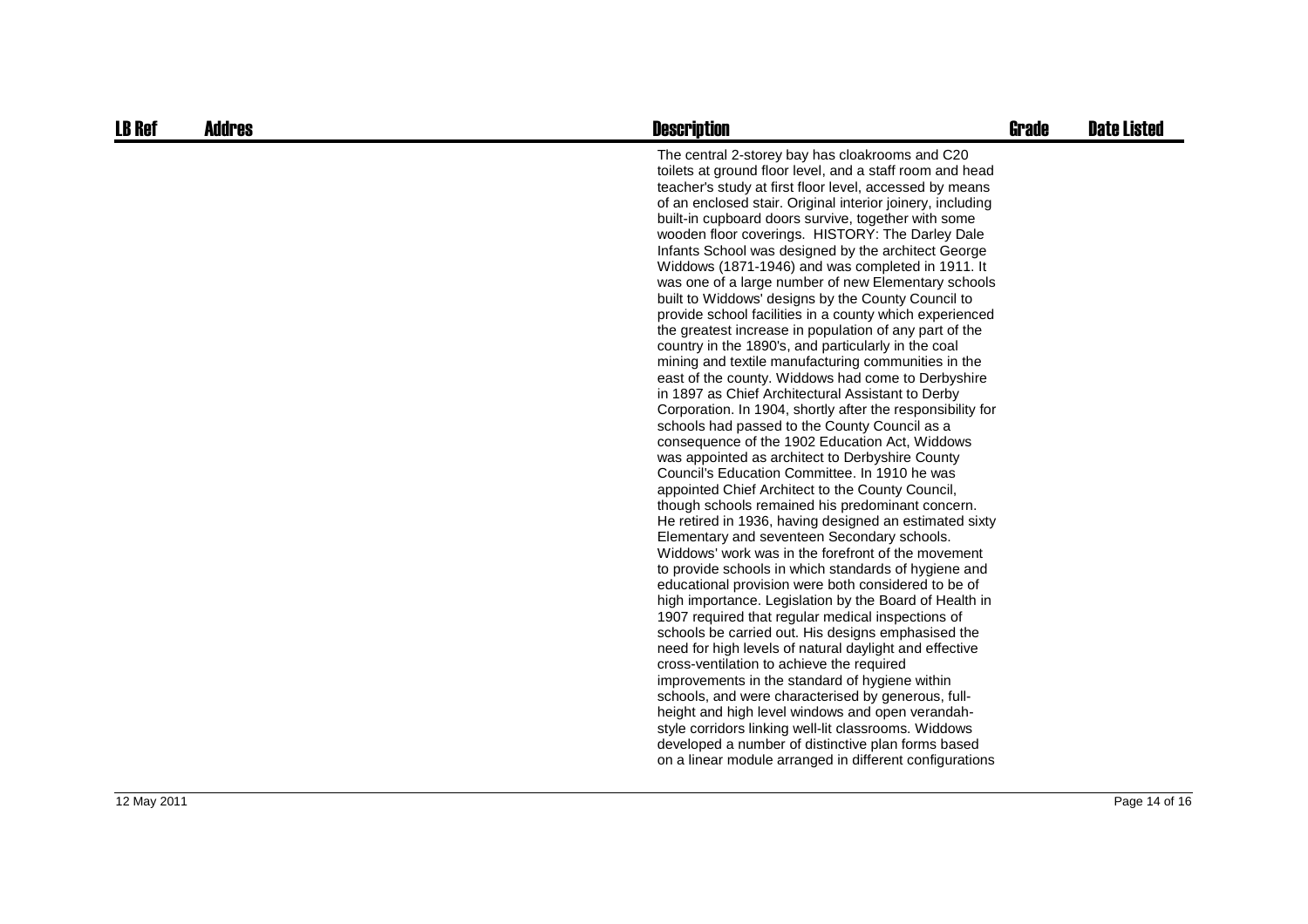| <b>LB Ref</b> | <b>Addres</b> | <b>Description</b>                                                                                                                                                                                                                                                                                                                                                                                                                                                                                                                                                                                                                                                                                                                                                                                                                                                                                                                                                                                                                                                                                                                                                                                                                                                                                                                                                                                                                                                                                                                                                                                                                                                                                                                                                                                                                                                                                                                                    | Grade | <b>Date Listed</b> |
|---------------|---------------|-------------------------------------------------------------------------------------------------------------------------------------------------------------------------------------------------------------------------------------------------------------------------------------------------------------------------------------------------------------------------------------------------------------------------------------------------------------------------------------------------------------------------------------------------------------------------------------------------------------------------------------------------------------------------------------------------------------------------------------------------------------------------------------------------------------------------------------------------------------------------------------------------------------------------------------------------------------------------------------------------------------------------------------------------------------------------------------------------------------------------------------------------------------------------------------------------------------------------------------------------------------------------------------------------------------------------------------------------------------------------------------------------------------------------------------------------------------------------------------------------------------------------------------------------------------------------------------------------------------------------------------------------------------------------------------------------------------------------------------------------------------------------------------------------------------------------------------------------------------------------------------------------------------------------------------------------------|-------|--------------------|
|               |               | dependant upon the size of the required school and<br>the shape of the available site. The Darley Dale school<br>was built in the evolutionary stage of Widdows' school<br>designs between 1907 and 1914, and is one of an<br>estaimated thirty-seven new designs completed by<br>1920, the majority of which, like Darley Dale, remain in<br>educational use. SOURCES: The Builder, Vol 105,<br>no.3691, 31October 1913, pp457-63 The Builder, Vol<br>197, no 3737, 10 July 1914, pp43-4; no.3728, 17 July<br>1914, pp 74-5 G.H. Widdows, 'Derbyshire Elementary<br>Schools: Principles of Planning', Paper to the Royal<br>Sanitary Institute, read as sessional meeting 1910, in<br>Royal Sanitary Institute Journal, 1910 pp 92-116.<br>REASONS FOR DESIGNATION DECISION: The<br>Darley Dale Infants School is of special architectural<br>interest for the following principal reasons: *The<br>school was designed by the architect George<br>Widdows, the Chief Architect of Derbyshire County<br>Council (1910 - 1936), renowned for his contribution to<br>the development of early C20 schools of innovative<br>design and distinctive plan form in which the<br>imperatives of high levels of natural dayligt and<br>effective ventilation in pursuit of improved standards of<br>school hygiene and pupil health were clearly<br>expressed. *The school is considered to be one of the<br>best surviving examples of Widdows' earliest and most<br>widely-used plan types; a linear arrangement of<br>classrooms linked by an open verandah corridor. *The<br>school retains all of the elements of the original<br>design, and the later enclosure of the verandah<br>corridor has been achieved without the loss, or<br>permanent concealment of, original fabric. *The school<br>represents an important milepost in the development<br>of Widdows' more complex designs for Elemenatry<br>schools, and the later Secondary schools in |       |                    |
|               |               | Derbyshire.                                                                                                                                                                                                                                                                                                                                                                                                                                                                                                                                                                                                                                                                                                                                                                                                                                                                                                                                                                                                                                                                                                                                                                                                                                                                                                                                                                                                                                                                                                                                                                                                                                                                                                                                                                                                                                                                                                                                           |       |                    |